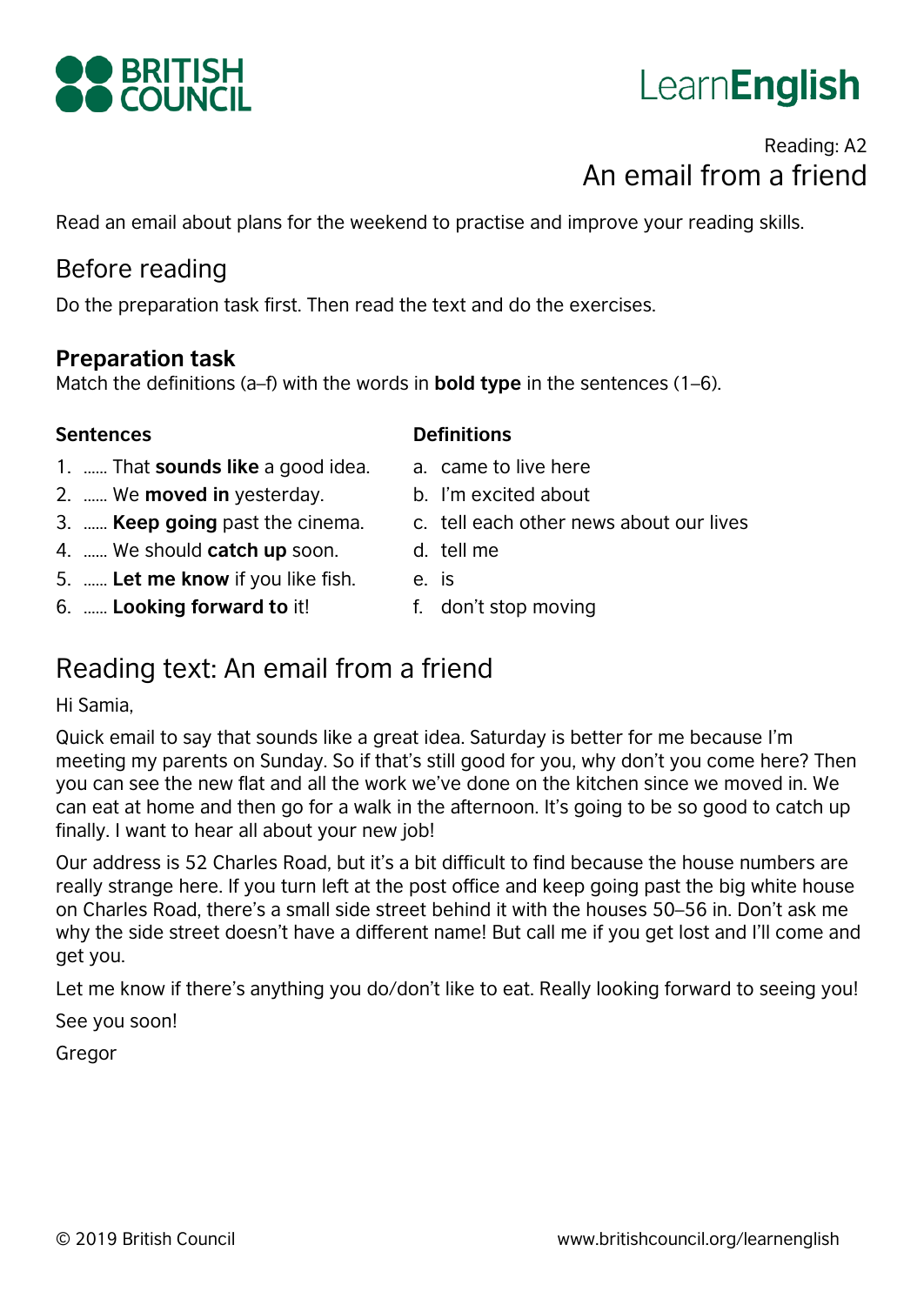



# Tasks

#### **Task 1**

Are the sentences true or false?

|                                                                    | <b>Answer</b> |       |
|--------------------------------------------------------------------|---------------|-------|
| 1. Samia and Gregor are going to meet on Saturday.                 | True          | False |
| 2. They're going to have lunch at Gregor's flat.                   | True          | False |
| 3. They haven't seen each other for a long time.                   | True          | False |
| 4. Samia's life hasn't changed since they last met.                | True          | False |
| 5. The house is easy to find.                                      | True          | False |
| 6. Gregor doesn't know the name of the side street his flat is on. | True          | False |
|                                                                    |               |       |

#### **Task 2**

Put the words in order to make sentences.

|  |                               | 1. idea. like a great That sounds         |  |
|--|-------------------------------|-------------------------------------------|--|
|  | 2. me. for better is Saturday |                                           |  |
|  | 3. you Why here? don't come   |                                           |  |
|  |                               | 4. all about your I want new job. to hear |  |
|  | 5. you Call if lost. me get   |                                           |  |
|  |                               |                                           |  |

6. forward to looking you! Really seeing

#### **Discussion**

How do you make plans with friends? By email?